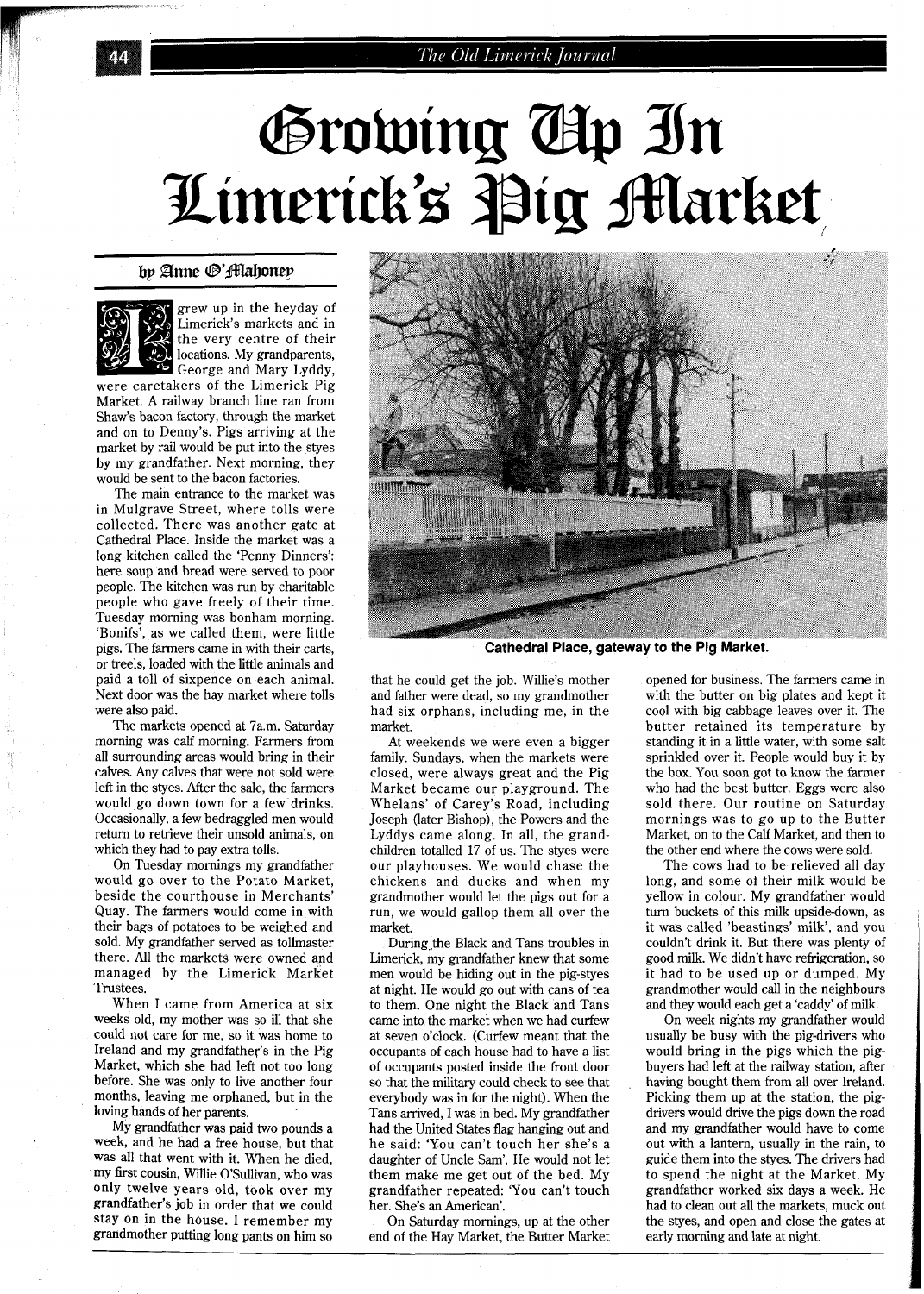## Winter Edition 1994



Summer Street, off Cathedral Place, almost directly across the roadway from the Pig Market, **pictured by Fr. Frank Browne in the 1930s.** 

Our house only consisted of two bedrooms, a loft upstairs, a kitchen and an outhouse. There was no running water inside. Heat was from the fireplace in the kitchen but I never remember being cold as a child. We never complained. Compared to today, I would say we had a happier childhood than most children.

On Saturday nights during the summer, Bartley's public house, across the street, would close at eleven o'clock. The patrons loved to sing operatic arias. They would all come out and stand over against the market wall, and we had a free concert from eleven o'clock until two as they sang. "Even Bravest Hearts", "The Heart Bowed Down", "The West's Awake", "My Dark Rosaleen" and some operatic songs.

Limerick people are fond of music. I can recall the priests in St. John's Cathedral, after they heard confessions, would come out to the gate of the priest's house and listen to the men singing. I remember Fr. Connolly, Fr. McNamara and, later, Fr. Rice. There was never much serious disturbance, and I have only fond memories of these men and their songs.

We would sit by the market gate and somebody would start to tell stories about ghosts, the banshee and the headless coach. I remember the night when somebody came up along the side of St. John's Cathedral covered with a white sheet and we all ran horpe in terror.

My grandmother's nephew, Jack Sheehan, had the nickname, "Cull". He was a beautiful singer, as was his brother Paddy, who was called Ireland's sweetest tenor. On Saturday nights, before going

home, Jack would come into the market, step over the wicket, and my grandmother would say, "Here comes Cull".

At weekends I would have to go up to the Christian Brothers School in Sexton Street, knock at the door, and ask for four pennies worth of rhubarb which the Brothers raised in their garden. I remember coming down with the rhubarb and the big green leaves at the end of it. When my grandmother baked the rhubarb pie on Sunday she always put an egg-cup on top of the rhubarb to keep the crust up and so that she could get more rhubarb into it.

The Limerick Pig Market was famous throughout Ireland, as was the Limerick bacon. In my time there was Matterson's, O'Mara's, Shaw's and Denny's bacon factories. On Saturday mornings people would go to shops in the Irishtown and Parnell Street to buy black puddings, sausages, back-bones, with their big long pigs' tails, eye-bones and pigs' heads. Pig's feet were sold in different shops throughout the city. At night you could go to a store for these pigs' toes. They were wrapped up in newspaper, and you came home with them steaming hot. The pigs' toes cost twopence each and we ate them with bread. People would want to know where the best pigs' toes were - it was like people eating pizza in America. It was *the*  thing to have pigs' toes. On the way home from the pictures, the boys, after parting with their girlfriends, would go back and bring home two or three pigs' toes. People would sit up at night eating the toes  $-$  a Saturday night treat.

The old days in the market were very happy days for poor people because nobody knew you were poor, just as nobody knew if you were rich, and they cared less.

One Sunday afternoon, in the company of Jenny Jacques, Maisie Sheehy and Susie Power, my cousin, we went into St. John's Cathedral. The tower door was open, so we girls ran up the winding stairs which were full of straw because there were eight windows on top of the tower without glass, so birds would bring in the straw and make their nests there. We were up there laughing and having fun when Mr. Quigley, the verger, heard us. He locked the door and we were trapped up there all afternoon until six o'clock, when he came back to ring the Angelus. As we came sneaking down, each of us got a bump in the head and a kick, and we ran like heck out of the church.

There was a dancehall near the Pig Market and on Sundays there would be a dance in the afternoon and another at night. For us children it was a fascinating glimpse of the social world of adults. It was always old-time waltzing in those days and the music sounded exciting and romantic.

At lunchtime the workers from Shaw's Bacon Factory would take a short-cut through the market. The doctors from the County Infirmary in Mulgrave Street on their way down to St. John's Hospital, would make this short-cut. And it was also a pathway for many people going about their daily business. At five o'clock, my grandfather would lock the gate, and the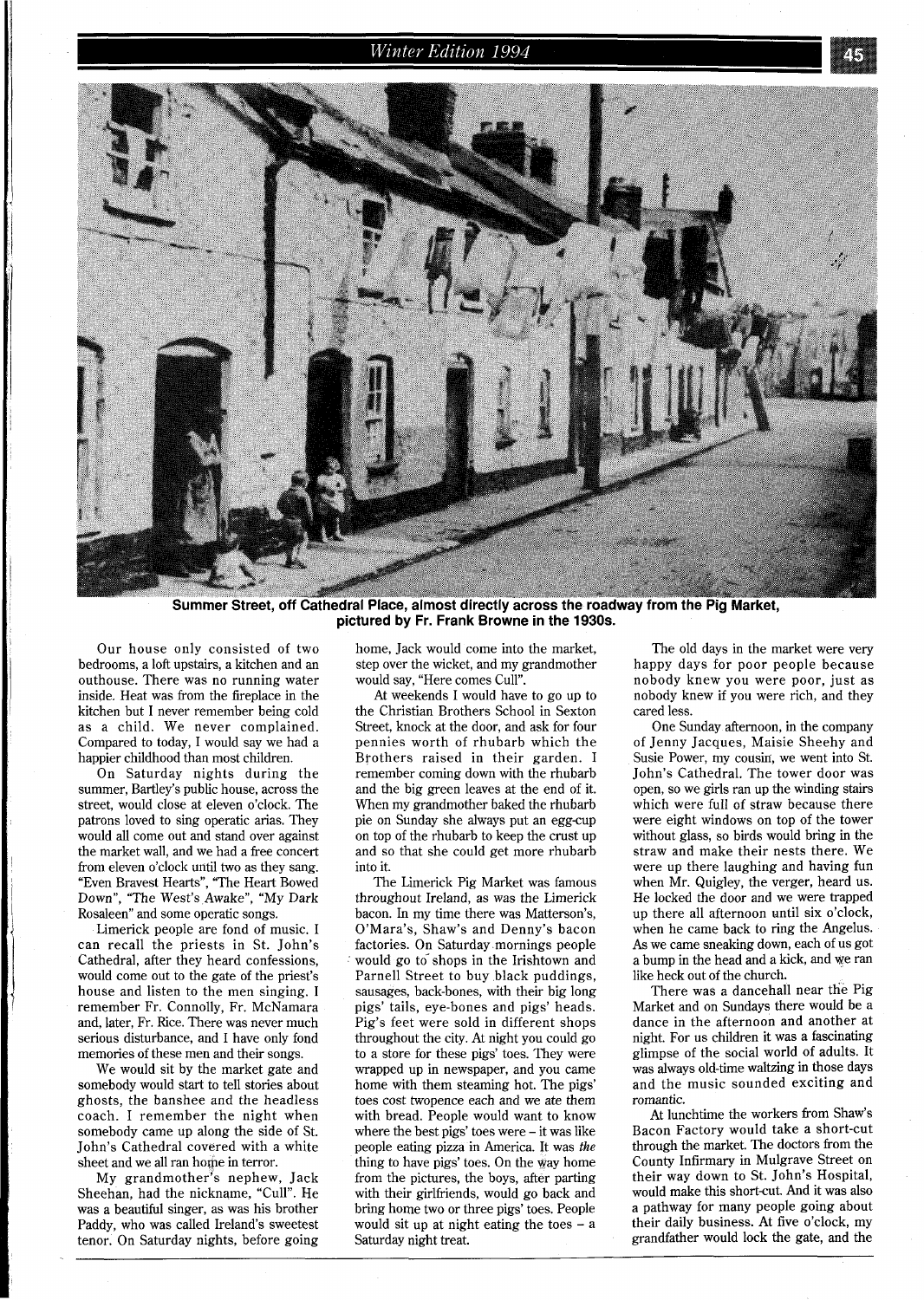## The Old Limerick Journal



The Fowl Market in Cornmarket Row, in the early 1900s (Limerick Museum).

people would have to walk down Cathedral Place, past McCarthy's wool store and the beautiful statue of Patrick Sarsfield.

There were movies, or pictures, as we called them in the cinemas in Limerick. In these following-up movies, or serials, were Pearl White, Ruth Rollen, Tom Mix, and Eddy Polo, and it cost twopence to get in. We would go every Monday night to see whether the train ran over the heroine or not.

They didn't sell snacks at the movies, so we had to go to a shop in Irishtown called O'Dwyer's, where they used to sell a type of plum pudding known as plum duff. The Irishtown started from the top of St. John's Hospital and ran all the way down as far as Mary Street. The Irishtown, for us, was where Patrick Sarsfield kept the English back. But in our time it was where we would get a penny or ha' worth of plum duff.

We went to St. John's School, just down the street from the Pig Market, a big stone building with a big wooden closed gate, behind the Cathedral and the priests' house. The nuns who taught there were the Sisters of Mercy from St. Mary's Convent.

We had a retreat in the month of May. For one week a Redemptorist father would come and we would have to get up at six o'clock in the morning, go to mass fasting, then come back at eight o'clock. The day ended with evening devotions. We had what were called sections, consisting of four benches, with a prefect and a subprefect, and if you missed a Tuesday night, the prefect would write that down in a book and you had to give a reason for your absence. On Sunday, when the retreat was finishing, we had to have our candles, and of course, everybody got a new hat and new coat for the retreat.



Market scene in Cornmarket Row by Clare Hartigan.